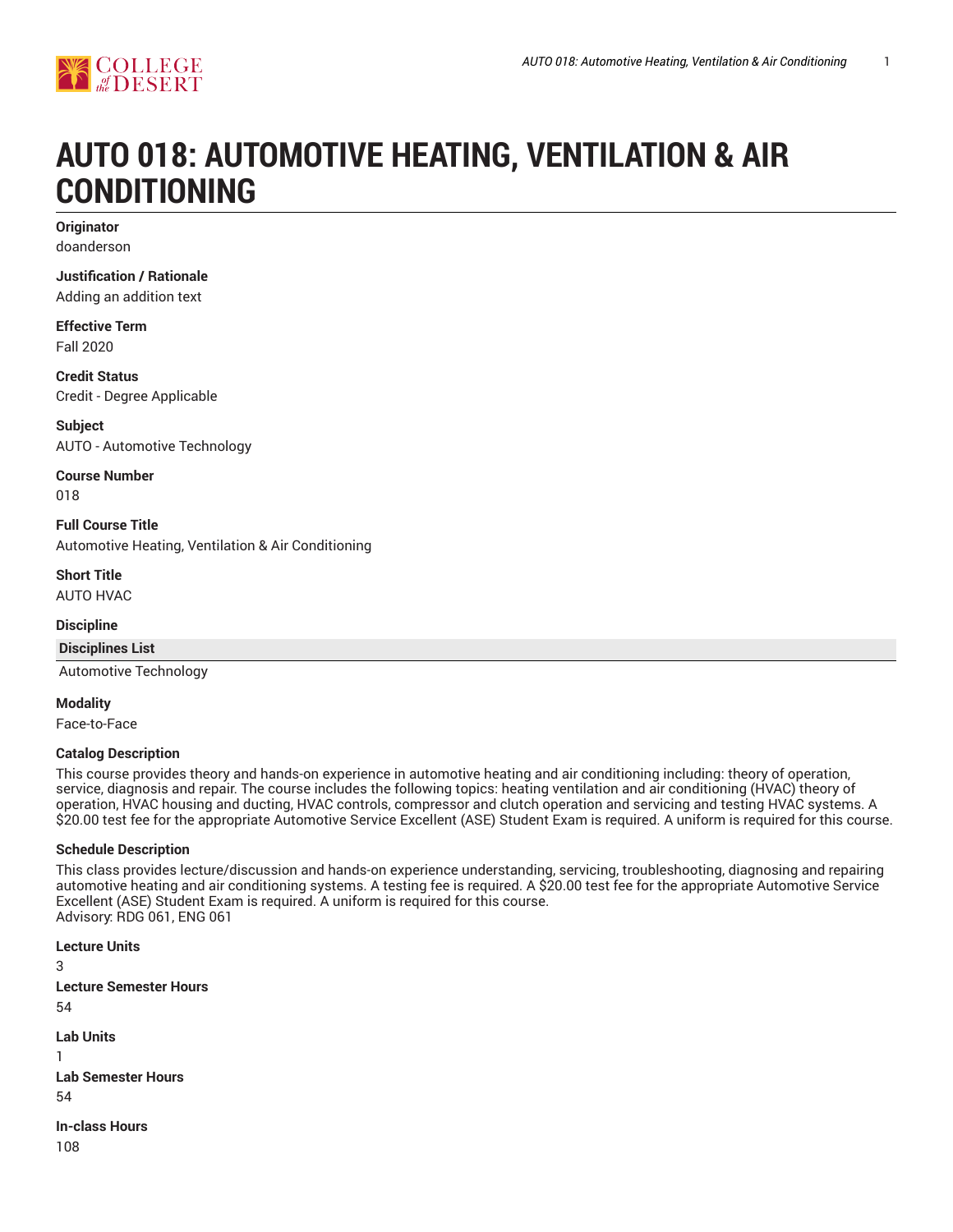

**Out-of-class Hours** 108

**Total Course Units** 4 **Total Semester Hours** 216

**Prerequisite Course(s)** Advisory: RDG 061, ENG 061

## **Required Text and Other Instructional Materials**

**Resource Type** Book

**Author** Chris Johanson

**Title**

Auto Heating and Air Conditioning Workbook

**Edition**

4th **Publisher**

Goodheart-Willcox

**Year** 2015

**College Level** Yes

**Flesch-Kincaid Level** 13

**ISBN #** 9781619607675

**Resource Type**

Book

**Author**

Chris Johanson

**Title**

Modern Automotive Technology NATEF Standards Job Sheets for Performance-Based Learning

**Edition**

9th

**Publisher**

G-W

**Year**

2017

**College Level** Yes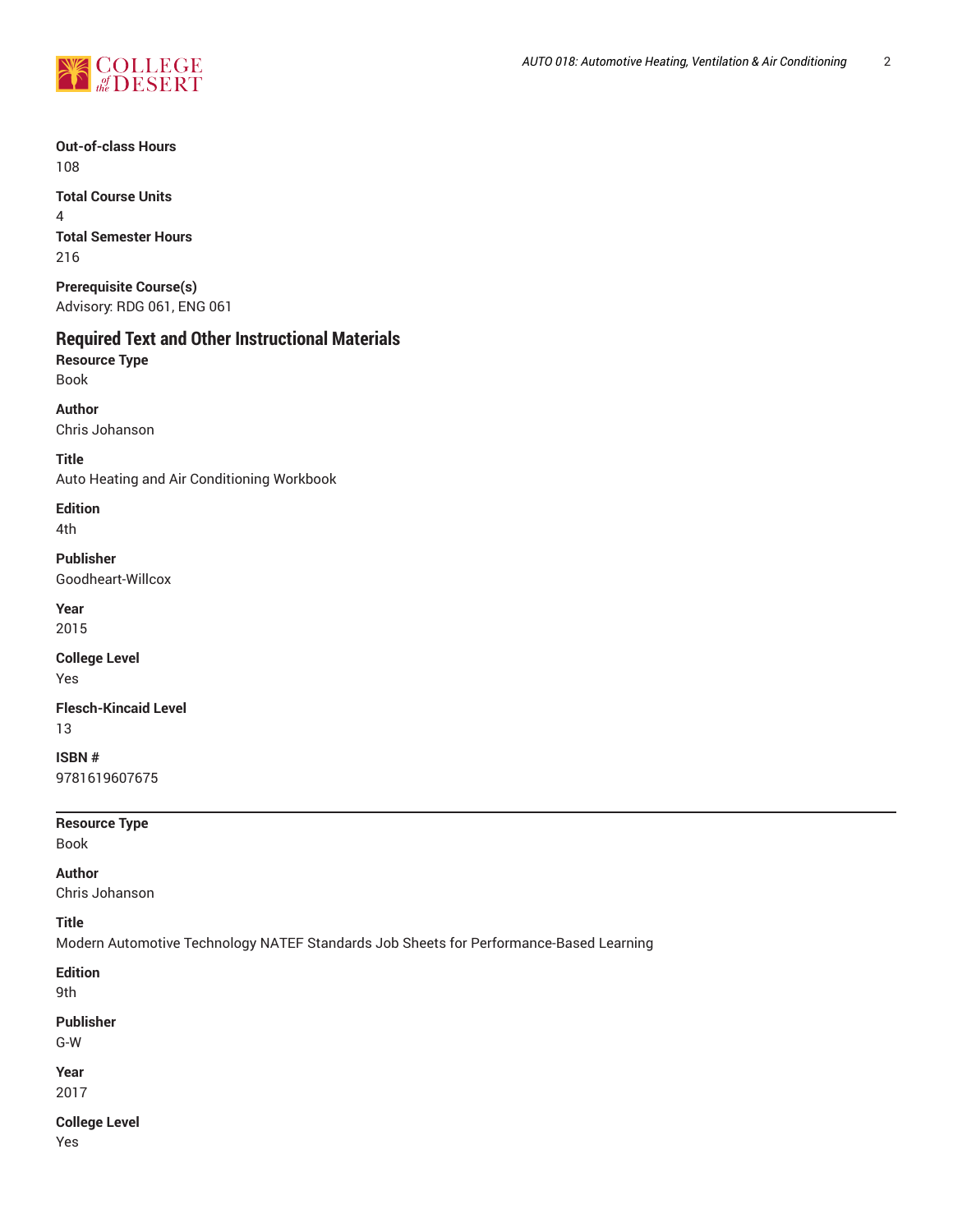

#### **Flesch-Kincaid Level**

13

## **ISBN #**

9781631263781

#### **Resource Type**

Book

#### **Author**

Johanson

#### **Title**

Auto Heating and Air Conditioning

## **Edition**

4th

#### **Publisher**

Goodheart-Willcox

#### **Year** 2015

**College Level** Yes

## **Flesch-Kincaid Level**

13

#### **ISBN #**

9781619607637

#### **Resource Type**

Web/Other

#### **Description**

1. Safety glasses meeting ANSI Z87.1 2. Three ring binder

#### **Resource Type**

Web/Other

#### **Year**

2021

#### **Description**

The current book is available in digital format and this is going to be offered to the students 2 Year Individual Access Key Code – 978-1-64564-558-0

#### **Class Size Maximum**

24

#### **Entrance Skills**

ADVISORY SKILLS: Use various reading strategies to prepare, read and comprehend expository text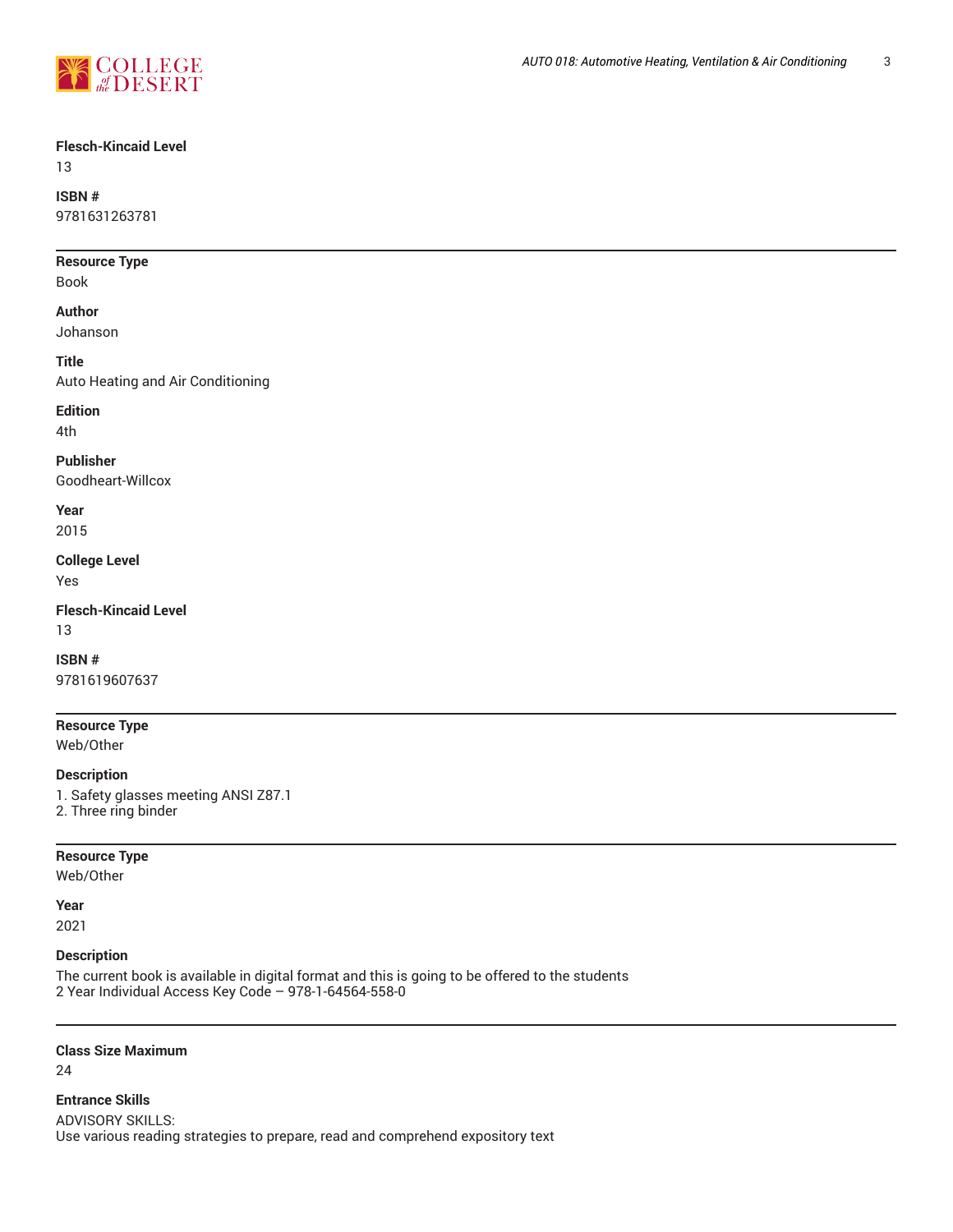

#### **Requisite Course Objectives**

RDG 061-Use SQ3R /or SOAR along with outlining, note-taking, mapping summarizing and other strategies to prepare, read, comprehend expository text.

#### **Entrance Skills**

Read a variety of texts fluently

#### **Requisite Course Objectives**

RDG 061-Read a variety of texts fluently.

#### **Entrance Skills**

Write organized summaries reactions that capture main idea and supporting details.

#### **Requisite Course Objectives**

ENG 061-Use theses to organize paragraphs into coherent analyses. RDG 061-Write organized summaries reactions that capture main idea and supporting details.

#### **Entrance Skills**

Understand multiple word meanings, uses synonyms

#### **Requisite Course Objectives**

ENG 061-Demonstrate the ability to read and respond in writing beyond the literal interpretation of the text. RDG 061-Understand multiple word meanings, uses synonyms

#### **Course Content**

- 1. Orientation, safety & environmental concerns
- 2. Hand tools, special tools and shop equipment
- 3. Overview of automotive HVAC system operation and components
- 4. Electricity/electronics for automotive HVAC systems
- 5. Automotive repair industry terms and conventions
- 6. Temperature and pressure fundamentals
- 7. System components
- 8. Servicing and testing
- 9. Compressors and clutches
- 10. HVAC housing and ducting
- 11. System controls
- 12. Diagnosis and troubleshooting
- 13. Refrigerant charging, recovery, recycling and handling including regulations and consumer protection issues
- 14. Chrysler web-based training modules

#### **Lab Content**

- 1. Safety & Environmental Protection
- 2. Identify system components on vehicle
- 3. Practice proper servicing and testing procedures
- 4. Diagnose, service and repair compressors and clutches concerns
- 5. Diagnose, service and repair HVAC housing and ducting concerns
- 6. Diagnose, service and repair system control concerns
- 7. Maintenance & inspection of HVAC system
- 8. Required tasks to meet NATEF 2017 MAST standards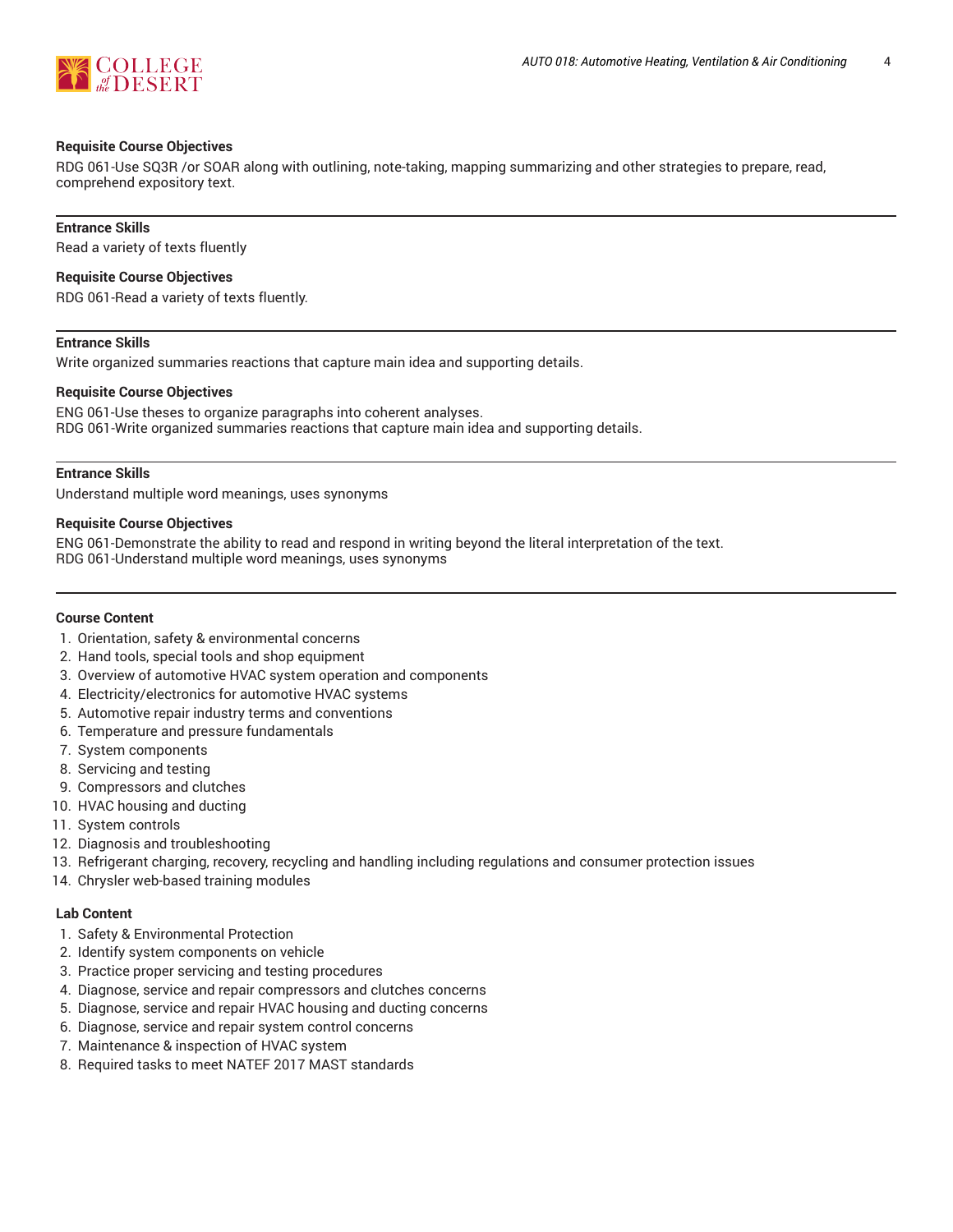

## **Course Objectives**

|              | <b>Objectives</b>                                                                                                                                                                                                                                                             |
|--------------|-------------------------------------------------------------------------------------------------------------------------------------------------------------------------------------------------------------------------------------------------------------------------------|
| Objective 1  | Upon satisfactory completion of the course, in a timely manner to industry standards, students will be able to:<br>Complete work order to include customer information, vehicle identifying information, customer concern, related<br>service history, cause, and correction. |
| Objective 2  | General: A/C System Diagnosis and Repair                                                                                                                                                                                                                                      |
| Objective 3  | Refrigeration System Component Diagnosis and Repair                                                                                                                                                                                                                           |
| Objective 4  | Heating, Ventilation, and Engine Cooling Systems Diagnosis and Repair                                                                                                                                                                                                         |
| Objective 5  | Operating Systems and Related Controls Diagnosis and Repair                                                                                                                                                                                                                   |
| Objective 6  | Refrigerant Recovery, Recycling, and Handling                                                                                                                                                                                                                                 |
| Objective 7  | Shop and Personal Safety                                                                                                                                                                                                                                                      |
| Objective 8  | <b>Tools and Equipment</b>                                                                                                                                                                                                                                                    |
| Objective 9  | <b>Preparing Vehicle for Service</b>                                                                                                                                                                                                                                          |
| Objective 10 | Preparing Vehicle for Customer                                                                                                                                                                                                                                                |

#### **Student Learning Outcomes**

|           | Upon satisfactory completion of this course, students will be able to:                                                                                         |
|-----------|----------------------------------------------------------------------------------------------------------------------------------------------------------------|
| Outcome 1 | Demonstrate shop safety practices while working in a team setting                                                                                              |
| Outcome 2 | Diagnose and repair intermediate to advanced level base HVAC system malfunctions and concerns.                                                                 |
| Outcome 3 | Demonstrate proficiency in referencing service information while exhibiting ability to inspect/perform maintenance on<br>HVAC systems and documenting repairs. |

#### **Methods of Instruction**

| <b>Method</b>                                    | Please provide a description or examples of how each instructional<br>method will be used in this course.                                                                                |                           |  |
|--------------------------------------------------|------------------------------------------------------------------------------------------------------------------------------------------------------------------------------------------|---------------------------|--|
| Laboratory                                       | Student will participate in lab based activities to complete their NATEF<br>standards job sheets                                                                                         |                           |  |
| Discussion                                       | Student will participate in classroom discussions                                                                                                                                        |                           |  |
| Demonstration, Repetition/Practice               | Each student will demonstrate their ability to correctly perform a given<br>task not limited to laboratory assignments, research projects, interactive<br>role-play and group activities |                           |  |
| Technology-based instruction                     | Diagnostic equipment based activities                                                                                                                                                    |                           |  |
| Participation                                    | Student will work in a team setting while performing lab activities                                                                                                                      |                           |  |
| Lecture                                          | Each class is half lecture covering multiple aspects of course content                                                                                                                   |                           |  |
| <b>Methods of Evaluation</b>                     |                                                                                                                                                                                          |                           |  |
| <b>Method</b>                                    | Please provide a description or examples of how<br>each evaluation method will be used in this course.                                                                                   | <b>Type of Assignment</b> |  |
| College level or pre-collegiate essays           | Students may be required to complete a research<br>paper.                                                                                                                                | Out of Class Only         |  |
| Reading reports                                  | Turned in by report, written, presentation, however,<br>the student is required to research information<br>pertaining to the assignment.                                                 | Out of Class Only         |  |
| Student participation/contribution               | Lab activities and student may participate in role<br>play activities.                                                                                                                   | Out of Class Only         |  |
| Mid-term and final evaluations                   | Used to evaluate students' knowledge and<br>understanding of the information presented.<br>Examples of these are not limited to quizzes, exams,<br>presentations, research, or projects. | In and Out of Class       |  |
| Group activity participation/observation         | Classroom and lab activities require critical thinking In Class Only<br>and diagnosis.                                                                                                   |                           |  |
| Presentations/student demonstration observations | Student may participate in role play activities and be In and Out of Class<br>required to do a visual presentation                                                                       |                           |  |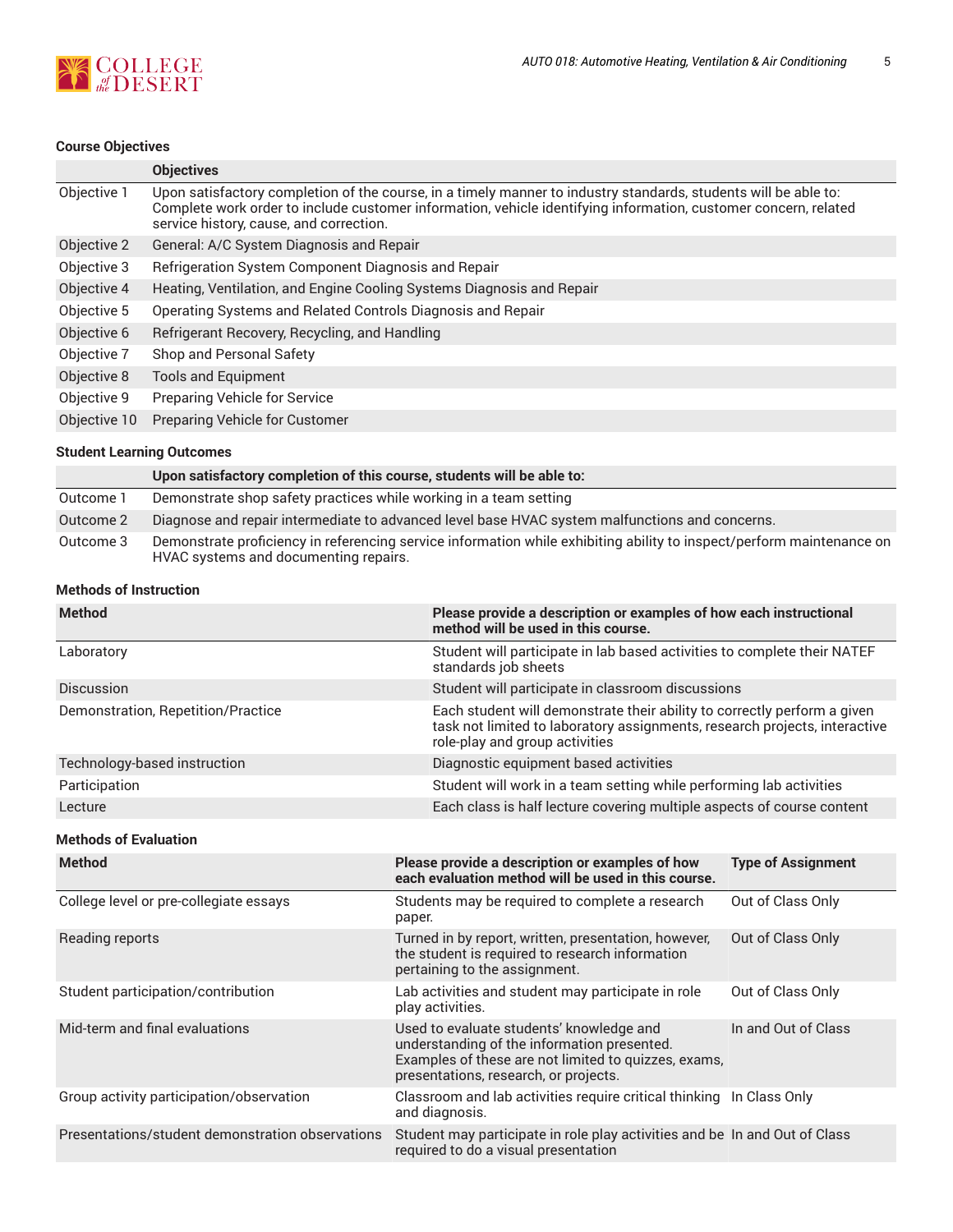

| Laboratory projects | Student will participate in lab based activities to<br>complete their National Automotive Technicians<br>Education Foundation (NATEF) standards job<br>sheets. | In Class Only     |
|---------------------|----------------------------------------------------------------------------------------------------------------------------------------------------------------|-------------------|
| Written homework    | Read each assigned chapter, answer chapter<br>homework.                                                                                                        | Out of Class Only |

#### **Assignments**

#### **Other In-class Assignments**

- 1. Review homework from required text: multiple-choice questions, fill in the blank and essay questions to be graded each week.
- 2. Begin 3 SP2 safety tests.
- 3. Notes on lecture.
- 4. Participation in discussion related to topic of lecture.
- 5. Students must keep a notebook of all course materials including homework, class notes, handouts, class project and team activities. The notebook must be organized by chapter, in-class notes, handouts and extra-credit assignments. The notebook will be evaluated after the half-way point and graded at the end of the course.
- 6. Review and discuss vehicle diagnosis, troubleshooting and repair of personal, shop and other vehicles to be evaluated by the instructor during lab time.
- 7. Must develop teamwork skills through classroom interaction and discussion.

#### **Other Out-of-class Assignments**

- 1. Readings from required text: 1-3 chapters per week from both classroom and shop manuals. Each chapter 2 hours per week.
- 2. Homework from required text: multiple-choice questions, fill in the blank and essay questions to be graded each week. Each chapter 2 hours per week.
- 3. Completion of 2 SP2 safety tests, each subject including an average of 4 hours.
	- a. Mechanical Safety
	- b. Pollution prevention
- 4. Assigned readings and written summaries from selected instructor handouts.
- 5. Written summaries and analysis of assigned websites.
- 6. Must complete a course project consisting an essay describing, analyzing and summarizing a selected topic, including out of class research and fieldwork. 8 hours
- 7. Students must keep a notebook of all course materials including homework, class notes, handouts, class project and team activities. The notebook must be organized by chapter, in-class notes, handouts and extra-credit assignments. The notebook will be evaluated after the half-way point and graded at the end of the course.
- 8. Chrysler web-based training modules, each taking roughly 3 hours.
- 9. Exam prep. 12 hours

#### **Grade Methods**

Letter Grade Only

#### **MIS Course Data**

**CIP Code** 47.0604 - Automobile/Automotive Mechanics Technology/Technician.

**TOP Code** 094800 - Automotive Technology

**SAM Code**

C - Clearly Occupational

**Basic Skills Status** Not Basic Skills

**Prior College Level** Not applicable

**Cooperative Work Experience**

Not a Coop Course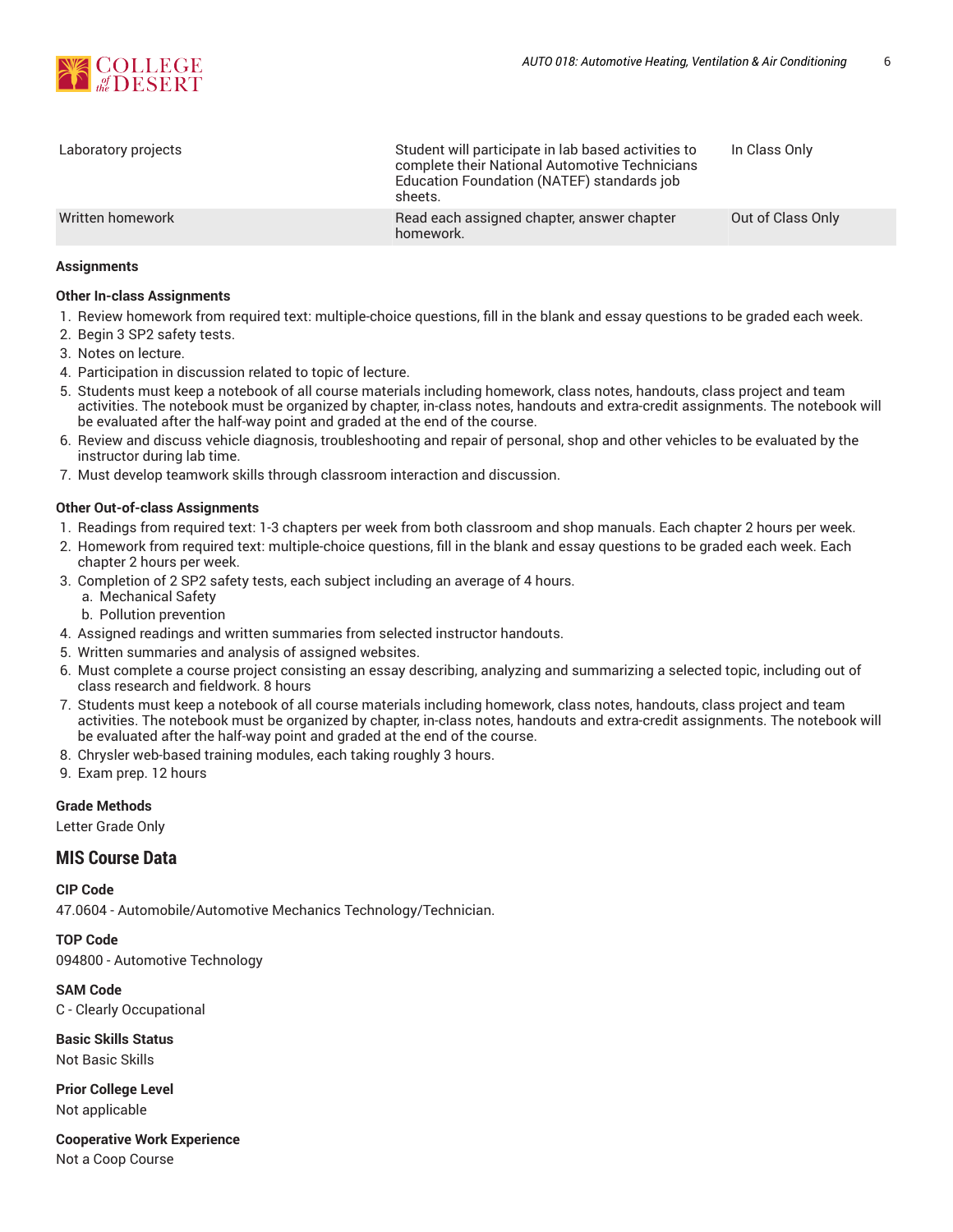

**Course Classification Status** Credit Course

**Approved Special Class** Not special class

**Noncredit Category** Not Applicable, Credit Course

**Funding Agency Category** Not Applicable

**Program Status** Program Applicable

**Transfer Status** Transferable to CSU only

**General Education Status** Not applicable

**Support Course Status** Course is not a support course

**C-ID** AUTO 170 X

**Allow Audit** No

**Repeatability** No

**Materials Fee** No

**Additional Fees?** Yes

**Additional Fee Amount** \$20.00

**Additional Fees Description** Automotive Service Excellent (ASE) Student Exam

## **Approvals**

**Curriculum Committee Approval Date** 3/03/2020

**Academic Senate Approval Date** 3/12/2020

**Board of Trustees Approval Date** 5/15/2020

**Course Control Number** CCC000455026

**Programs referencing this course** Automotive Air Conditioning Certificate of [Achievement \(http://catalog.collegeofthedesert.eduundefined?key=104/](http://catalog.collegeofthedesert.eduundefined?key=104/))